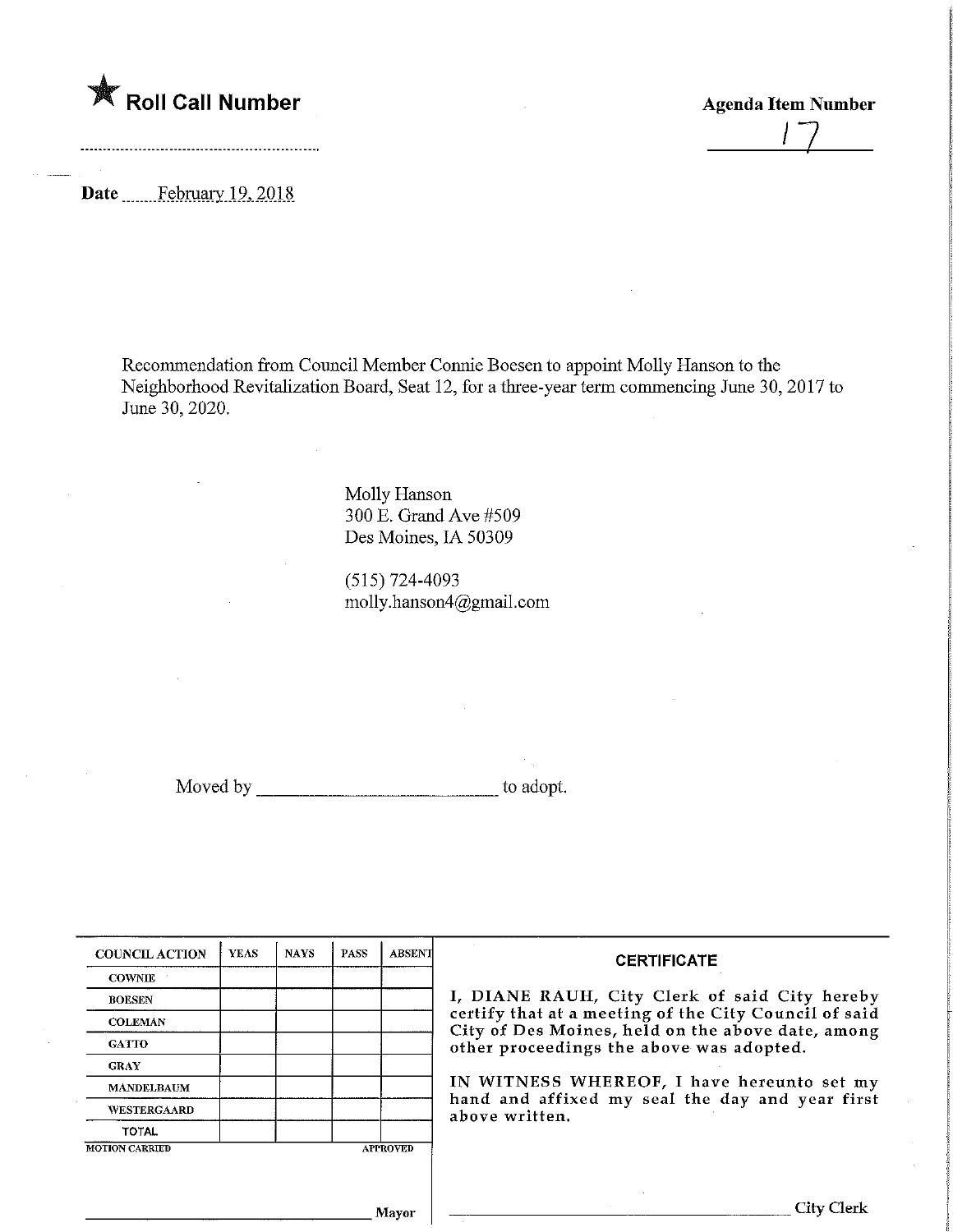## Brown, Rachel M.

From: Sent: To: Subject: Rauh, Diane I. Thursday, August 31, 2017 2:35 PM Brown, Rachel M. FW: Apply to Serve on a City Board - form submission

 $\mathbf{1}$ 

Follow Up Flag: Flag Status:

Follow up Flagged

------Original Message-----From: website@dmgov.org [maiito:website@dmgov.org] Sent: Thursday, August 31, 2017 2:15 PM To: BoardAppointments Subject: Apply to Serve on a City Board ~ form submission

First Name: Molly

Last Name: Hanson

Address:  $4402-44$ th-Street 300 E. 6RHND #509

City: Des Moines

State: IA

 $\zeta$ zip: 5030 q

Daytime Phone: 515.724.4093

Alternate Phone: 515.371.6977

Email: molly.hanson4@gmail.com

Occupation: Executive Director

Occupation Duration: 1 year +

Employer: iowa Rivers Revival

Employment Duration: 1 year +

.Business Address 1: PO Box 72

Business Address 2:

Business City; Des Moines

 $U_{Q}P$  and  $U_{Q}$  and  $U_{Q}$ eapplicant-c  $\sqrt[3]{1/201}$  $\mathcal{L}_{\mathcal{A}}$ 

 $\overline{\mathcal{L}}$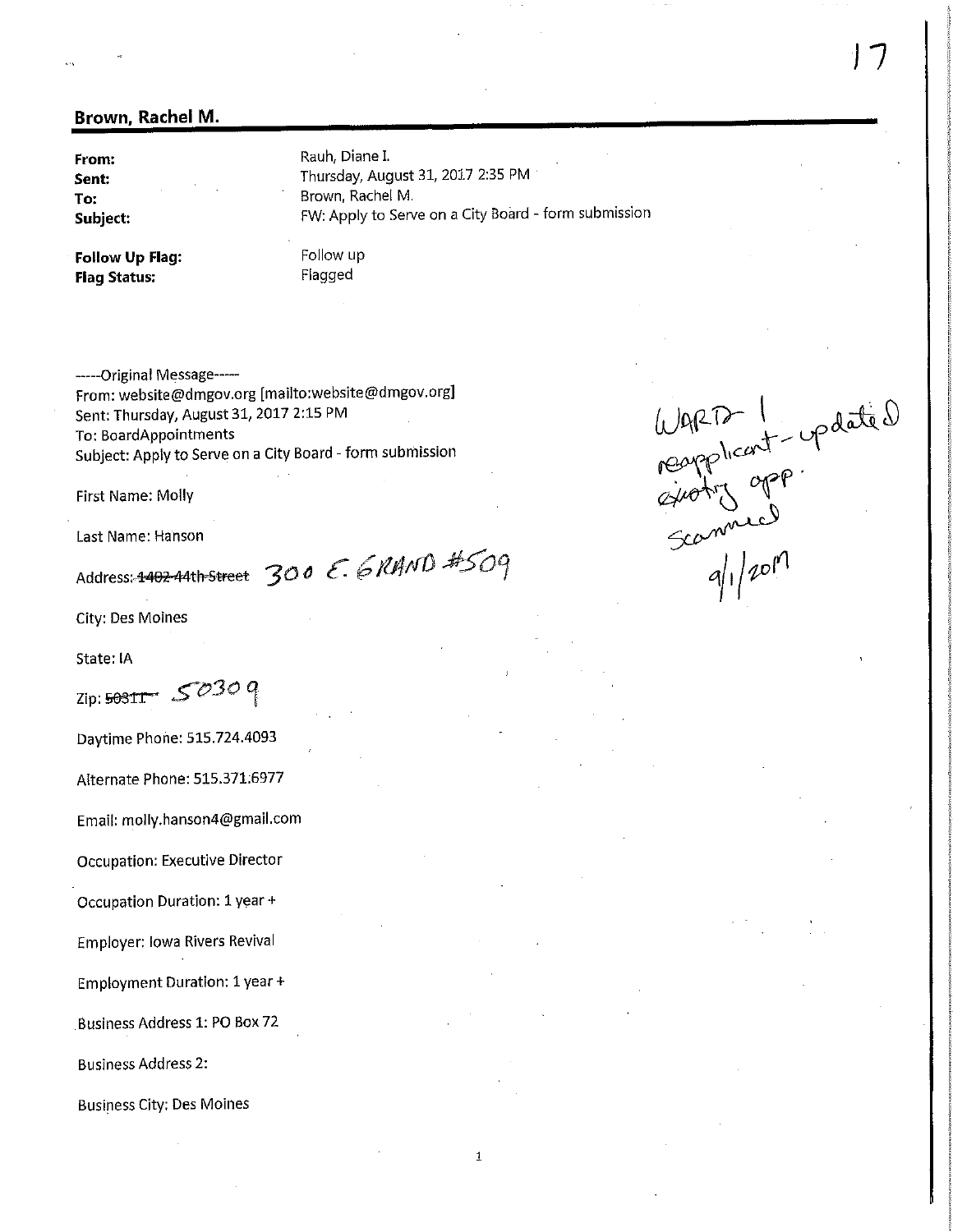Business State: fA

Business Zip: 50301

Business Phone: 5157244093

Business Fax;

Birth Date: 12/24/1986

Gender: Female

Are you a Des Moines resident?; Yes

Ward: Ward 3

Residency Duration: 9 months

Are you a registered voter?: Yes

Have you been previously employed by the City of Des Moines?; No

City Employed Relatives:

Have you have served on Any Board, Commission, or Committee?; No

List Boards, Commissions and Committees and Date(s) served:

List Boards, Agencies, Civic, Service and/or Professional Organizations to which you are affiliated:

Indicate other experiences or skills which will contribute to the mission of this Board, Commission or Committee: I've worked with and for boards as well as served on them. I value teamwork and active listening. I hope to be a voice for ALL lowans. .

 $\frac{1}{2}$ 

First Board: Water Works Trustees

Second Board: Youth Advisory Board

Third Board: Des Moines Music Commission

Fourth Board: Civil and Human Rights Commission

Fifth Board: Neighborhood Revitalization Board

Most board seats have no special requirement other than being a citizen of Des Moines. However, some seats require special criteria for members.: Citizen of Des Moines

Comments:

Signature: Molly Hanson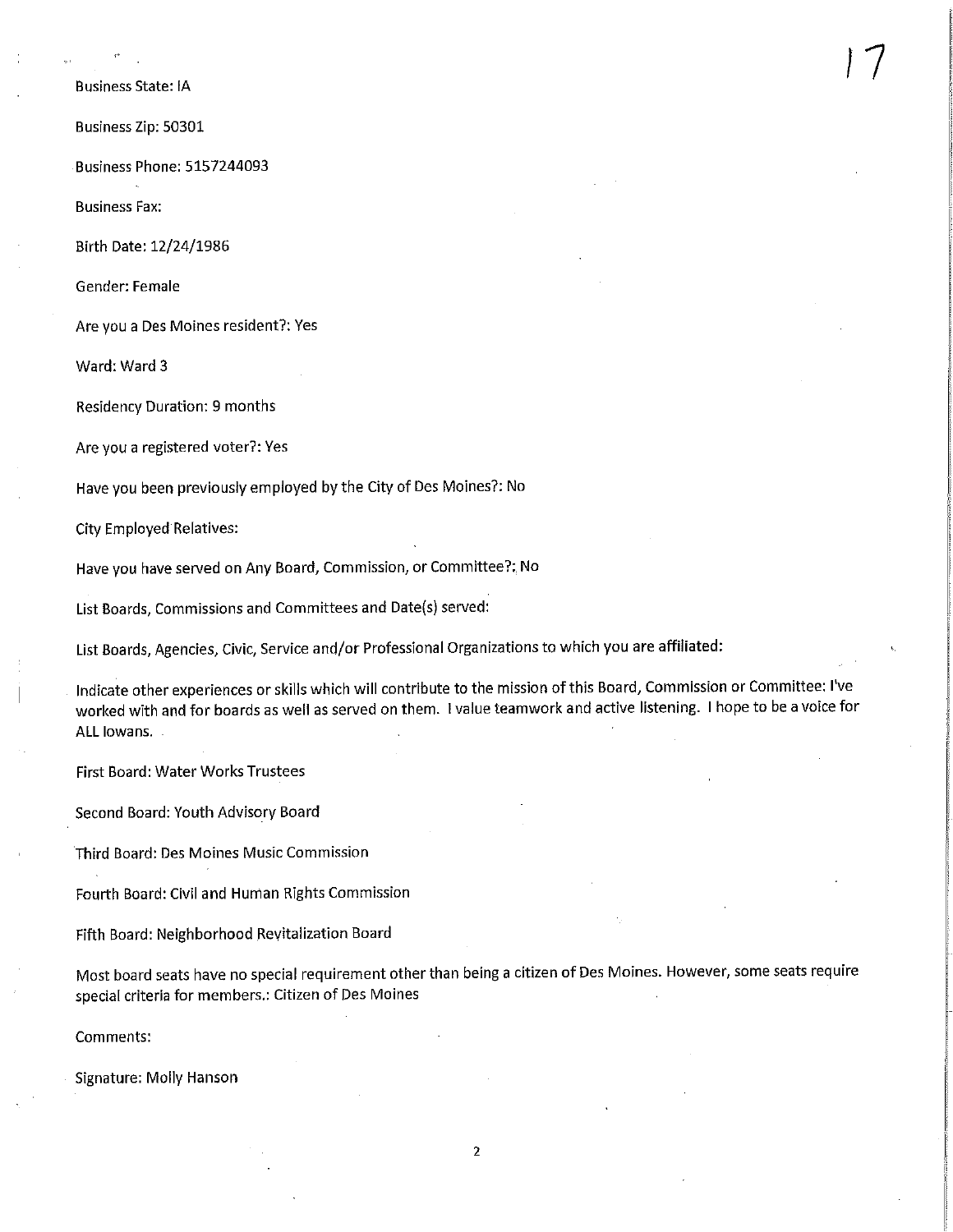## City of Des Moines, Iowa Boards and Commissions Board Composition

 $\sqrt{7}$ 

## Neighborhood Revitalization Board

| Description:   | The purpose of the Neighborhood Revitalization Board (NRB) is to advise City Council and<br>Board of Supervisors on housing improvement and neighborhood revitalization efforts.                                                                                                                                                                                                                                                                                                                                                                                                                                                      |
|----------------|---------------------------------------------------------------------------------------------------------------------------------------------------------------------------------------------------------------------------------------------------------------------------------------------------------------------------------------------------------------------------------------------------------------------------------------------------------------------------------------------------------------------------------------------------------------------------------------------------------------------------------------|
| Staff contact: | Chris Johansen - 323-8976                                                                                                                                                                                                                                                                                                                                                                                                                                                                                                                                                                                                             |
| Term length:   | Three vear                                                                                                                                                                                                                                                                                                                                                                                                                                                                                                                                                                                                                            |
| Expiration:    | June 30                                                                                                                                                                                                                                                                                                                                                                                                                                                                                                                                                                                                                               |
| Meetings:      | 5:00 PM, First Wednesday of each month,                                                                                                                                                                                                                                                                                                                                                                                                                                                                                                                                                                                               |
| Location:      | 1551 E. Martin Luther King Jr. Parkway                                                                                                                                                                                                                                                                                                                                                                                                                                                                                                                                                                                                |
|                | Municipal Services Center, 2nd Floor, Room: City Council Chambers                                                                                                                                                                                                                                                                                                                                                                                                                                                                                                                                                                     |
| Requirements:  | Sixteen members: five members to represent program eligible residents; (someone who<br>meets the income requirements, or resides within a HUD eligible area); five members shall<br>be residents of recognized neighborhood organizations; and three members shall be<br>owners or officers of the business community, nonprofits or education representatives; one<br>representative (serving a 1 year term) shall be appointed from Neighborhood Finance<br>Corporation Board; one member nominated from the Greater Des Moines Partnership<br>Board; and one member nominated from the Neighborhood Development Corporation Board. |

 $\hat{\mathcal{A}}$ 

Prof. requirements:

| <b>Member Information</b>                                                                                                                         |                           |                                                        |                                                                                                  |                                                                                         |
|---------------------------------------------------------------------------------------------------------------------------------------------------|---------------------------|--------------------------------------------------------|--------------------------------------------------------------------------------------------------|-----------------------------------------------------------------------------------------|
| Ben Brackett<br>230 Park Place<br>Des Moines 50312<br>Seat: 14 - NDC Board Member                                                                 | $(D)$ :<br>(E)<br>$(W)$ : | $(C)$ : 515 725-2282                                   | Term expires:<br>Took office:<br>Appointed by:<br>Residing in Ward: 3<br>Eligibility:<br>Gender: | 1/27/2020<br>1/27/2014<br>11 - Miscellaneous<br>Eligible for reappointment<br>Male      |
| Mark A Cooper<br>5811 Walnut Hill Avenue<br>∕Des Moines 50312<br>MOLLY HANSON<br>Seat: 12 - Business/Non-<br>Profit/Educational<br>Representative | (C).<br>(D) -<br>(E).     | 515 975-5627<br>515 274-3227<br>(W): 515 265-1862      | Term expires:<br>Took office:<br>Appointed by:<br>Residing in Ward: 3<br>Eligibility:<br>Gender: | 6/30/2014<br>2/14/2011<br>5 - At Large A - Boesen<br>Eligible for reappointment<br>Male |
| Russell Cross<br>1719 Grand Avenue, Unit 339<br>Des Moines 50309<br>Seat: 16 - GDMP Board Member                                                  | $(C)$ .<br>(D):           | 515 324-3412<br>(E): 515 321 7311<br>(W): 515 324-3412 | Term expires:<br>Took office:<br>Appointed by:<br>Residing in Ward: 3<br>Eligibility:<br>Gender: | 6/30/2012<br>6/27/2011<br>11 - Miscellaneous<br>Eligible for reappointment<br>Male      |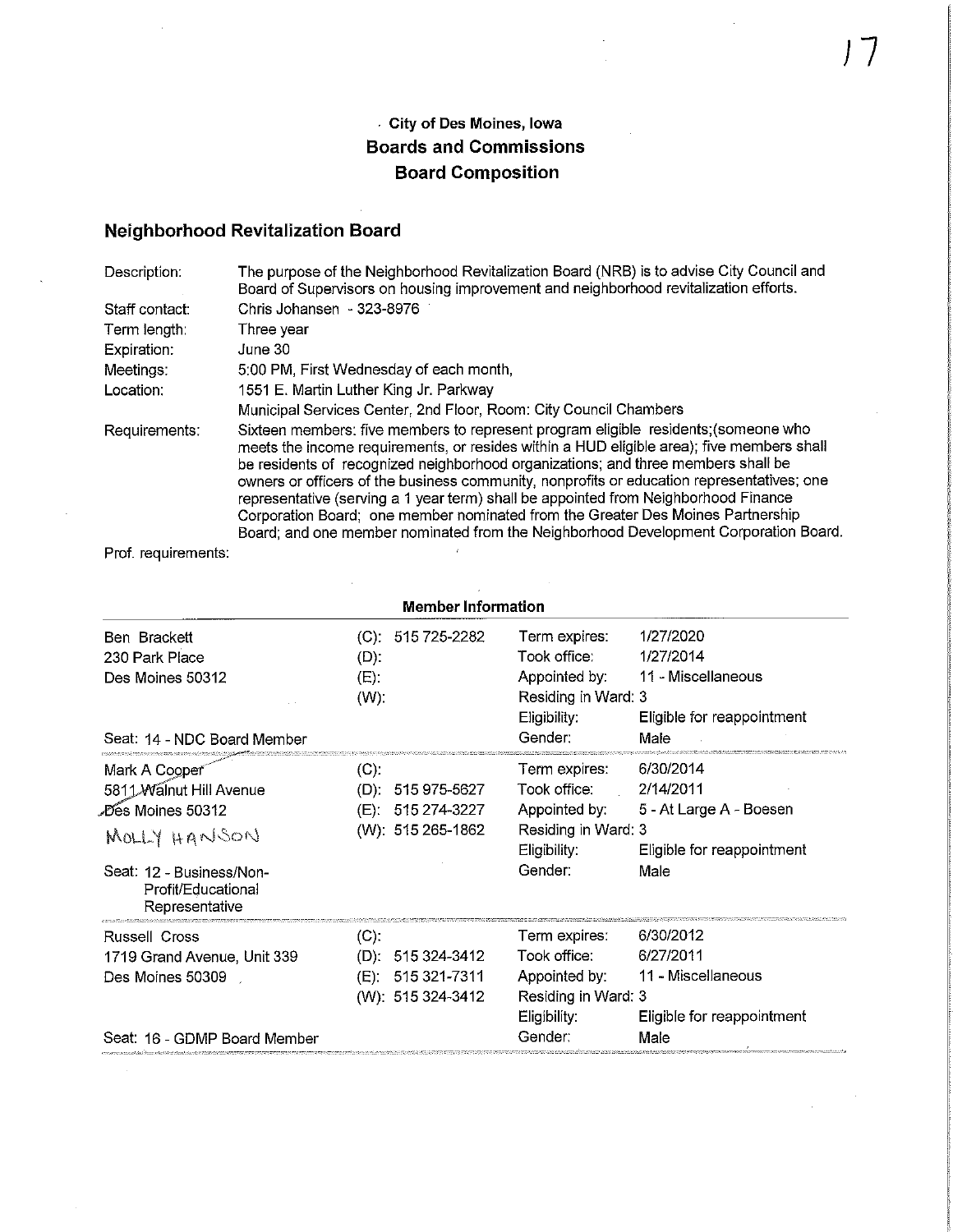Board Composition February 14,2018 Page 2 of 4

| <b>Member Information</b>                                                                                                |                                                                           |                                                                                                  |                                                                                          |
|--------------------------------------------------------------------------------------------------------------------------|---------------------------------------------------------------------------|--------------------------------------------------------------------------------------------------|------------------------------------------------------------------------------------------|
| Josh Hellyer<br>Seat: 15 - NFC Board<br>Representative                                                                   | (C).<br>$(D)$ :<br>$(E)$ :<br>$(W)$ :                                     | Term expires:<br>Took office:<br>Appointed by:<br>Residing in Ward:<br>Eligibility:<br>Gender:   | 6/30/2016<br>2/8/2016<br>11 - Miscellaneous<br>Eligible for reappointment                |
| Seth Johnson<br>1919 39th Street<br>Des Moines 50310<br>Seat: 13 - Business/Non-<br>Profit/Educational<br>Representative | $(C)$ : 641 583-0107<br>(D): 641 583-0107<br>$(E)$ :<br>$(W)$ :           | Term expires:<br>Took office:<br>Appointed by:<br>Residing in Ward: 1<br>Eligibility:<br>Gender: | 6/30/2016<br>9/28/2015<br>6 - At Large B - Coleman<br>Eligible for reappointment<br>Male |
| Tammy Keiter<br>3103 54th Street<br>Des Moines 50310<br>Seat: 07 - Neighborhood<br>Representative                        | $(C)$ : 515 577-5754<br>(D): 515 286-3767<br>$(E)$ .<br>(W): 515 286-3767 | Term expires:<br>Took office:<br>Appointed by:<br>Residing in Ward: 1<br>Eligibility:<br>Gender: | 6/30/2019<br>7/14/2014<br>1 - Ward 1<br>Not eligible for reappointment<br>Female         |
| Kelly Kennedy<br>1131 18th Street<br>Des Moines 50314<br>Seat: 04 - Program Eligible<br>Representative                   | (C)<br>$(D)$ : 515 271-1854<br>(E): 515 271-1854<br>$(W)$ :               | Term expires:<br>Took office:<br>Appointed by:<br>Residing in Ward: 3<br>Eligibility:<br>Gender: | 6/30/2018<br>8/26/2013<br>3 - Ward 3<br>Not eligible for reappointment<br>Male           |
| Tom LaPointe<br>5597-B Meredith Drive<br>Des Moines 50321<br>Seat: 02 - Program Eligible<br>Representative               | $(C)$ :<br>(D): 515 250-2681<br>$(E)$ :<br>$(W)$ :                        | Term expires:<br>Took office:<br>Appointed by:<br>Residing in Ward: 1<br>Eligibility:<br>Gender: | 6/30/2019<br>9/11/2017<br>1 - Ward 1<br>Eligible for reappointment<br>Male               |
| Greg Lewis<br>1816 E 22nd<br>Des Moines 50317<br>Seat: 10 - Neighborhood<br>Representative                               | (C)<br>(D): 515 263-1804<br>515 205-4041<br>(E)<br>$(W)$ :                | Term expires:<br>Took office:<br>Appointed by:<br>Residing in Ward: 2<br>Eligibility:<br>Gender: | 6/30/2018<br>2/6/2017<br>4 - Ward 4<br>Eligible for reappointment<br>Male                |

 $\mathcal{A}^{\mathcal{A}}$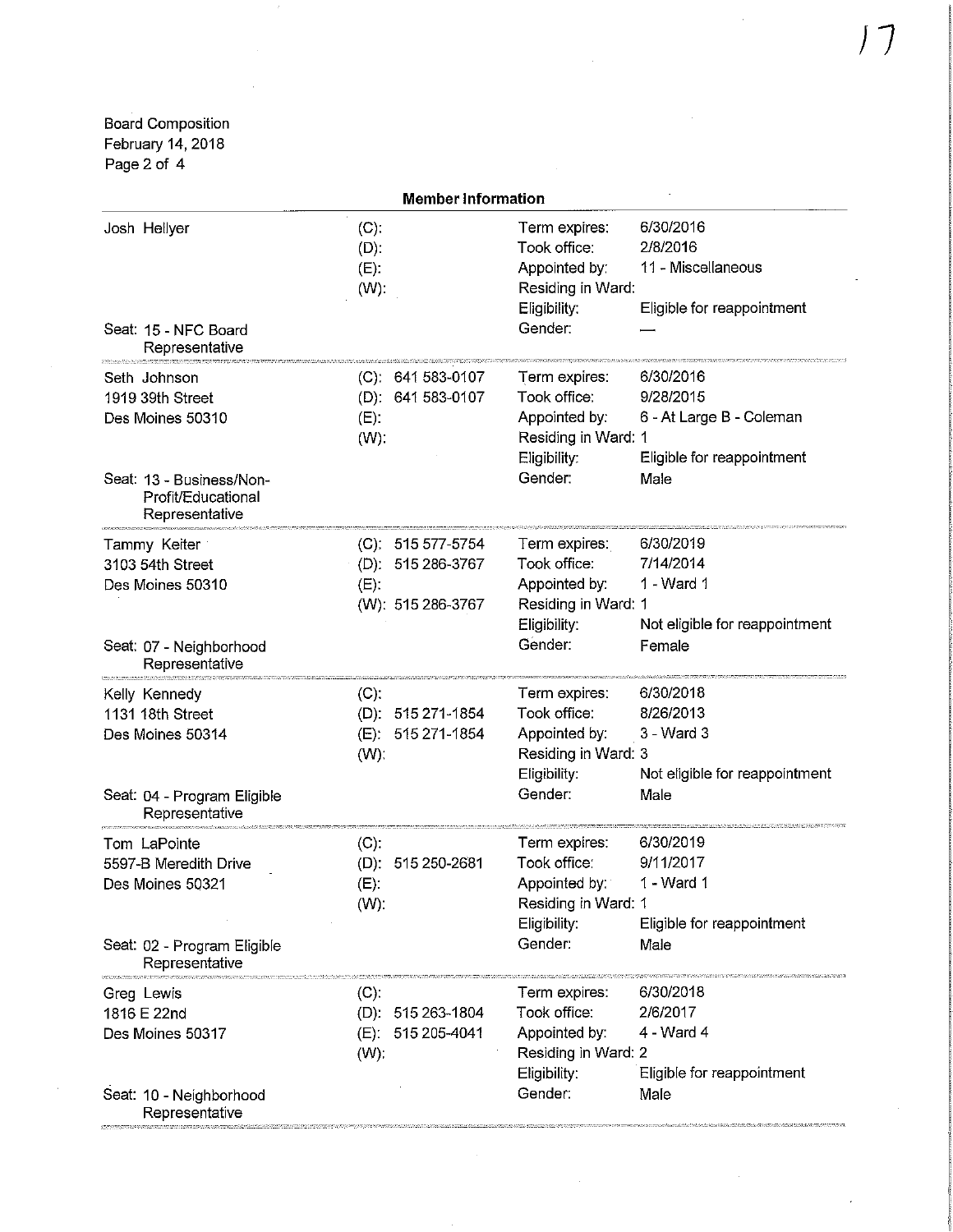Board Composition February 14, 2018 Page 3 of 4

 $\sim 10^6$ 

| <b>Member Information</b>                                                                                                |                                                                  |                                                                                                  |                                                                                               |
|--------------------------------------------------------------------------------------------------------------------------|------------------------------------------------------------------|--------------------------------------------------------------------------------------------------|-----------------------------------------------------------------------------------------------|
| Natasha Newcomb<br>4024 Hubbell Avenue, Apt. 234<br>Des Moines 50317<br>Seat: 01 - Program Eligible<br>Representative    | (C)<br>(D): 319 594-1929<br>$(E)$ :<br>$(W)$ :                   | Term expires:<br>Took office:<br>Appointed by:<br>Residing in Ward: 2<br>Eligibility:<br>Gender: | 6/30/2017<br>9/12/2011<br>5 - At Large A - Boesen<br>Not eligible for reappointment<br>Female |
| Frank Owens<br>716 Forest Avenue<br>Des Moines 50314<br>Seat: 11 - Business/Non-<br>Profit/Educational<br>Representative | $(C)^{n}$<br>$(D)$ .<br>(E)<br>515 244-9278<br>(W): 515 235-4644 | Term expires:<br>Took office:<br>Appointed by:<br>Residing in Ward: 1<br>Eligibility:<br>Gender: | 6/30/2010<br>12/6/2004<br>7 - Mayor<br>Not eligible for reappointment<br>Male                 |
| Alejandro H Piedras<br>2808 John Patterson Road<br>Des Moines 50317<br>Seat: 08 - Neighborhood                           | $(C)$ :<br>(D)<br>(E): 515 201-5475<br>(W): 515 263-6017         | Term expires:<br>Took office:<br>Appointed by:<br>Residing in Ward: 2<br>Eligibility:<br>Gender: | 6/30/2019<br>1/11/2016<br>2 - Ward 2<br>Eligible for reappointment<br>Male                    |
| Representative<br>Marjorie Ramsey<br>1519 York<br>Des Moines 50316<br>Seat: 03 - Program Eligible<br>Representative      | $(C): 515321-3409$<br>(D): 515 262-7018<br>(E)<br>(W):           | Term expires:<br>Took office:<br>Appointed by:<br>Residing in Ward. 2<br>Eligibility:<br>Gender: | 6/30/2018<br>10/24/2011<br>2 - Ward 2<br>Not eligible for reappointment<br>Female             |
| Ethan Standard<br>313 SW 7th Street, Apt. 103<br>Des Moines 50309<br>Seat: 09 - Neighborhood<br>Representative           | (C)<br>(D): $815\,520-0322$<br>$(E)$ :<br>(W): 515 229-5268      | Term expires:<br>Took office:<br>Appointed by:<br>Residing in Ward: 3<br>Eligibility:<br>Gender: | 8/30/2017<br>1/26/2015<br>3 - Ward 3<br>Eligible for reappointment<br>Male                    |
| Vacancy<br>Seat: 05 - Program Eligible<br>Representative                                                                 | (C)<br>$(D)$ :<br>(E)<br>$(W)$ :                                 | Term expires:<br>Took office:<br>Appointed by:<br>Residing in Ward: 0<br>Eligibility:<br>Gender: | 6/30/2017<br>4 - Ward 4<br>Vacant                                                             |

 $\sim 10^{11}$ 

 $\mathcal{L}^{\pm}$ 

 $\cdot$ 

 $\mathcal{L}^{\mathcal{L}}$ 

 $\bar{\chi}$